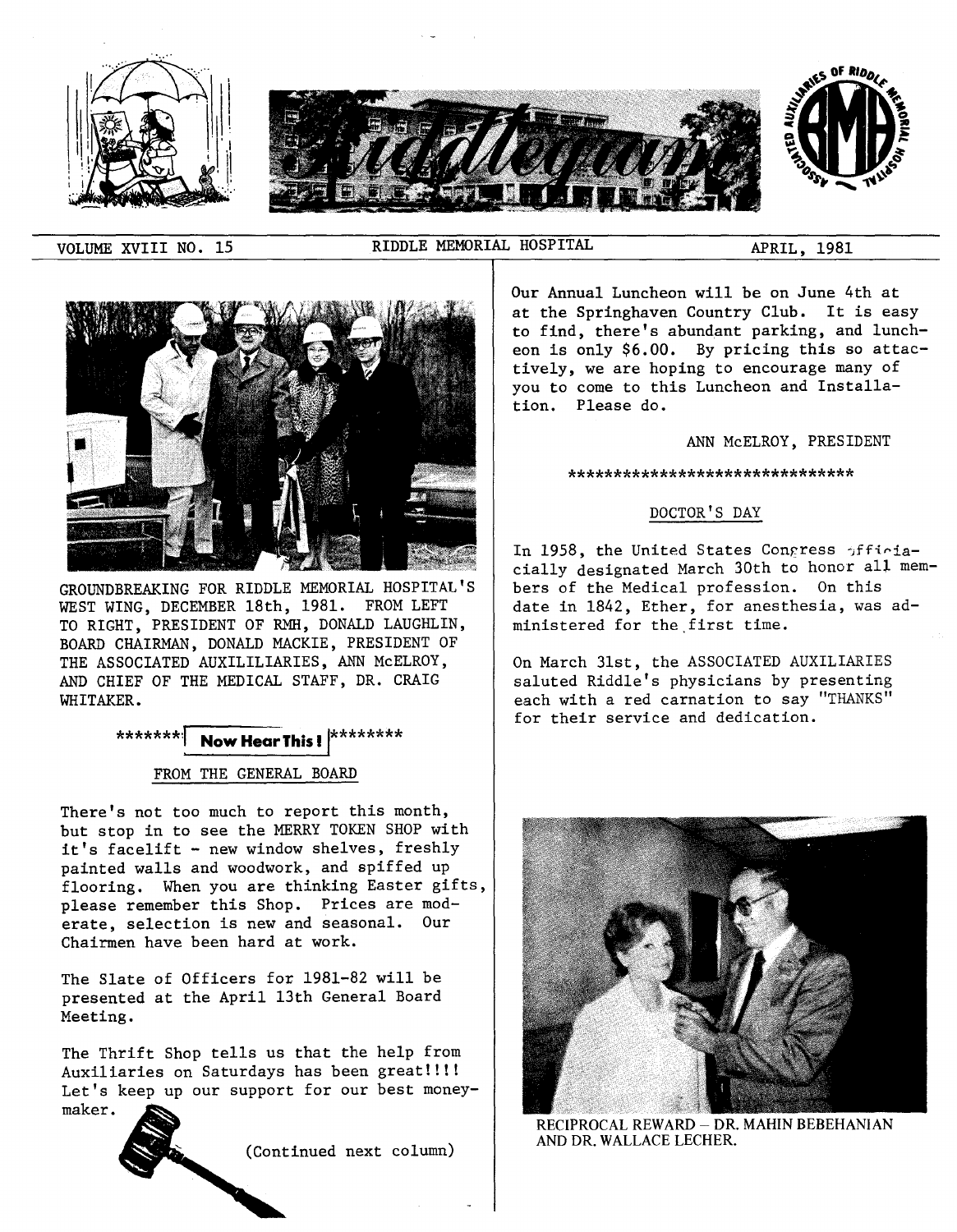

JANE MILLAR, VOLUNTEER REPRESENTATIVE, PRESENTING HANDSOME JULES LACAVARO WITH A RED CARNATION.



PRESIDENT OF THE ASSOCIATED AUXILIARIES, ANN McELROY, THANKING WM. P. RUMSEY FOR HIS SERVICE TO RMH.

\*\*\*\*\*\*\*\*\*\*\*\*\*\*\*\*\*\*\*\*\*\*\*\*\*\*\*\*\*

## BEE IN THE SPRING OF THINGS

Things are buzzing in our Thrift Shop. We are swarming with all the newest SPRING items at prices sweet as honey. Now all the season's needs can be answered in one BEE-utiful convenient place.

SO, BEE a part of the fun and color of SPRING, - Buzz over!!!!





BERNICE PAGE, DIRECTOR OF VOLUNTEERS

The Annual Volunteer Luncheon will be held on Wednesday, April 22nd at the Regency Hotel at 12:00 Noon. There will be a Cash Bar starting at 11:30. Guests speakers will be Mr. Donald Laughlin, and Dr. Craig Whitaker.

ATTENTION: A letter from a reader to "Dear Abby" posed the following question: "I wondered why somebody didn't do something. Then I realized I was somebody".



RUTH AND FRANK EWALD. THE MORE YOU DO, THE MORE YOU ARE.



VOLUNTEER BOB WIGGINS- PATIENT CARE AND PHYSICAL THERAPY. ONE VOLUNTEER IS BETTER THAN TEN FORCED MEN!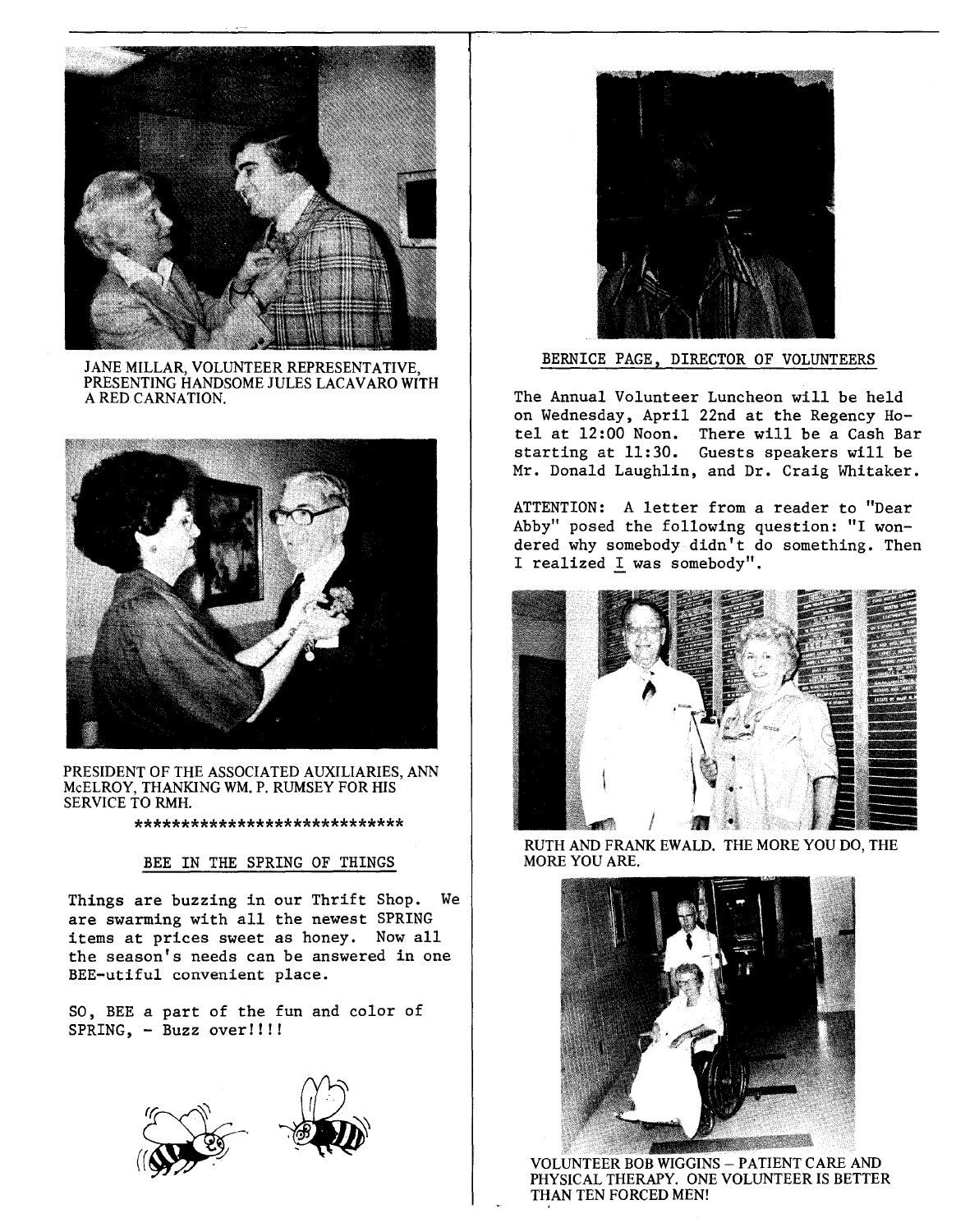

Left tc Right. MRS. SAM SLADE ROLISON, CO-CHAIRMAN AND MRS. WILLIAM VAN NORDEN, CHAIRMAN, MAN O'WAR BALL 1981.

\*\*\*\*\*\*\*\*\*\*\*\*\*\*\*\*\*\*\*\*\*\*\*\*\*\*\*\*

## "MOP AND GLOW"

SALLIE McPHILLIMY, Chairman of the COUNTRY FAIR -(Sept 18th, 19th, and 20th) is busy in all facets for the Fair. PROGRESS AND PLEA-SURE AWAITS! Co-Chairman, Nina Cruice and all Committees are working toward a success!



## MIDDLETOWN AUXILIARY RMH

THRIFT SHOP

LUNCHEON FASHION SHOW

Friday, May 1st, 1981

MENDENHALL INN, Kennett Pike - Route 52 S. Village of Mendenhall



DEBBIE WICK, MARY AND CHUCK MALLON have returnedfrom a very enjoyable West Indies cruice.....LETTY CLARK has returned from visiting her daughter and son in law in London, with side trips to Geneva and Paris.....Be on the lookout for the real Easter Bunnie taking the MERRY TOKEN CART visiting the patients during Easter Week.....JEAN STALL recently resigned as Chairman of the Merry Token Shop. We owe Jean a vote of "thanks" for the many hours and dedigation she contributed to the operation of this very demanding post. CORNELIA BURCKHARDT has accepted the Chairmanship of the Shop. Cornie, as you know, is a familiar face and has volunteerd many hours of her time and support to all mospital programs. MARION DUBOLINO will contillue as an able 60-Chairman Best wishes to all .... PEG BOWSER-MAN was in Jefferson Hospital and ts now at home recuperating. Pee is missed at the Thrift Shop.....MARGE ZULTEWICZ had an extensive tri to Austrailia.....MAME STONE toured Hawaii...  $\ldots$ EMILY MALLEN saile $d^*_\mathbb{H}$ d $\wr$ the Carribean Islan .....Congratulations to PATTY MITCHELL on the arrival of a new grandson.....Condolences to PEG PINKERTON on the recent death of her hus band.....We are nappy to hear that ANN McELROY is out of the hospitally. We send a special greeting to ELMA ALBRIGHT for a speedy recovery.....Glad to hear LIB RHODES is out of the hospital.....ANABELLE HETZEL is a patient at RMH, and rest assured she'll be feeling well, and like new for the MAN  $0'$  WAR BALL......

## (Continued)